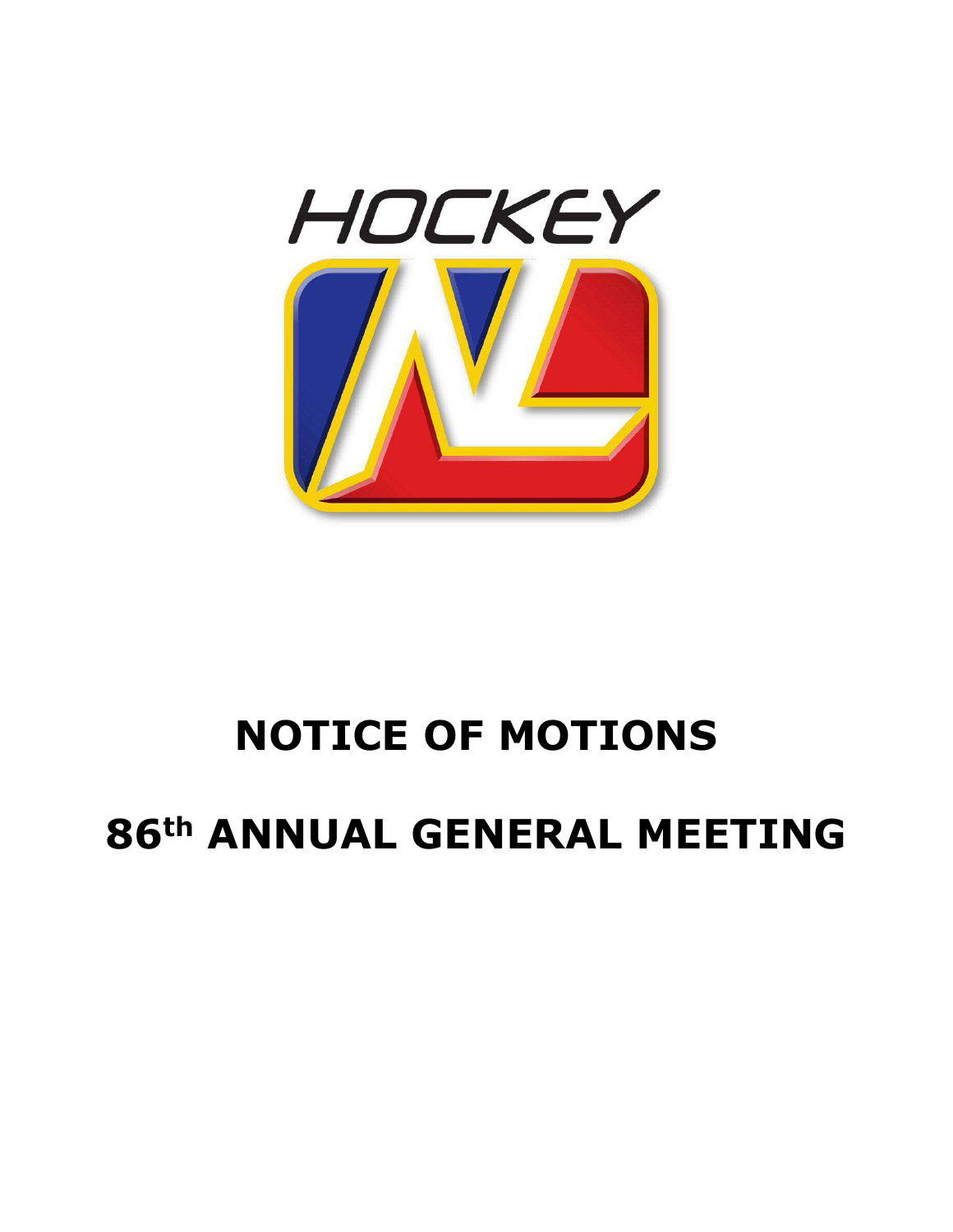

# **MEMORANDUM**

TO: All Board of Directors, Associations, Leagues and Teams

FROM: Craig Tulk, Executive Director, Hockey NL

DATE: May 5, 2021

# **RE: 2021 AGM Proposed Amendments to the Regulations of Hockey NL**

Please find enclosed two (2) Notice of Motions that were filed in accordance with the amendment process for Hockey NL Regulation 14.

These will be presented and voted on during the 2021 Annual General Meeting.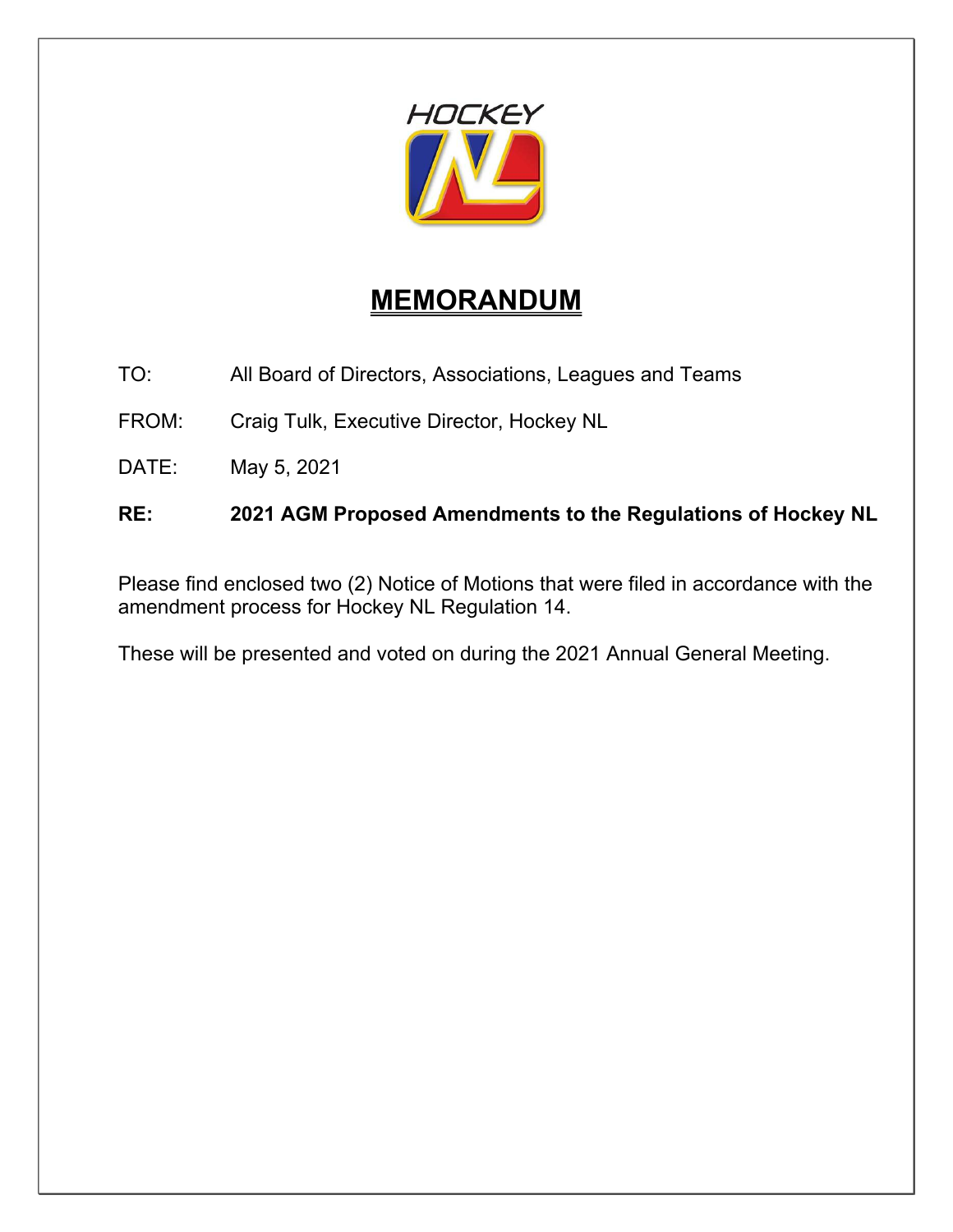## **2021 AGM NOTICE OF MOTION #1**

**AMENDMENT TO:** (Record the Article, By-Law or Regulation number): Regulation 101

# **SUBMITTED BY:** Tracey Hatcher **AUTHORIZED SIGNATURE:** \_\_\_\_\_\_\_\_\_\_\_\_\_\_\_\_\_

#### **CURRENT WORDING: DIVISIONS AGE ELIGIBILITY**

| a. U18 and U18 Female | Open to players fifteen (15) to seventeen<br>(17) years of age in the current playing<br>Season. |
|-----------------------|--------------------------------------------------------------------------------------------------|
| b. U15 and U15 Female | Open to players fourteen (14) years of<br>age and younger in the current playing<br>Season.      |
| c. U13 and U13 Female | Open to players twelve (12) years of age<br>and younger in the current playing<br>Season.        |
| d. U11 and U11 Female | Open to players ten (10) years of age<br>and younger in the current playing<br>Season.           |
| e. U9 and U9 Female   | Open to players eight (8) years of age<br>and younger in the current playing<br>Season.          |
| U7 and U7 Female      | Open to players six (6) years of age and<br>younger in the current playing Season.               |

A Player's age is calculated as of December 31 of the current Season. Notwithstanding the above, Associations may allow Players to register at a lower age Division provided the Player qualifies according to guidelines established by the Association. Such Player shall be granted all the rights and privileges except that any such Player would be ineligible to register with or Affiliate to any Team in a Division or Category which participates with inter-association competition. Associations may allow a minimum age eligibility for any division at their discretion. The minor council executive committee may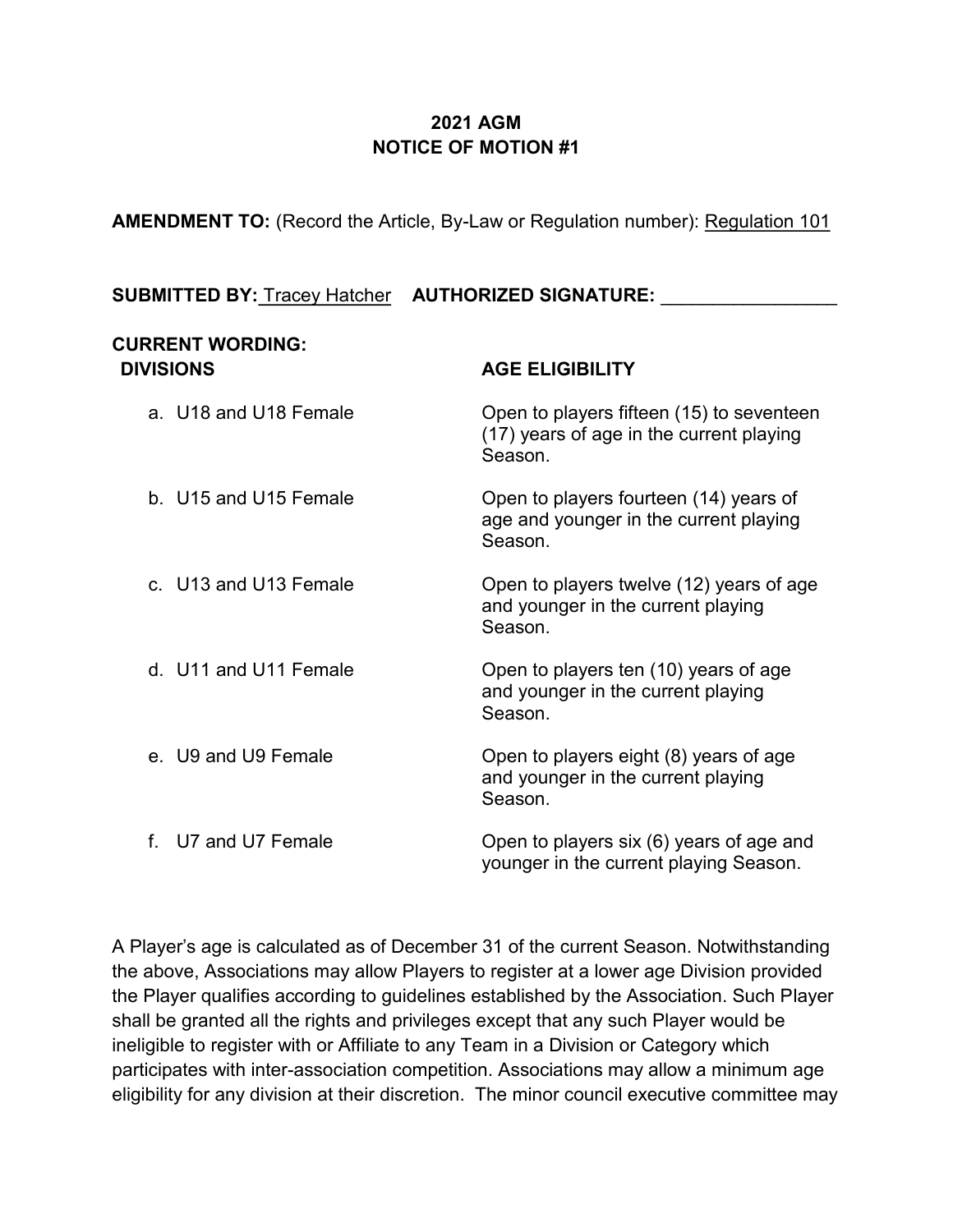provide a special allowance for an U15 and U15 Female age player to register and/or participate in the U18 and U18 Female division.

| <b>PROPOSED WORDING:</b><br><b>DIVISIONS</b> | <b>AGE ELIGIBILITY</b>                                                                           |
|----------------------------------------------|--------------------------------------------------------------------------------------------------|
| a U18 and U18 Female                         | Open to players fifteen (15) to seventeen<br>(17) years of age in the current playing<br>Season. |
| b. U15 and U15 Female                        | Open to players fourteen (14) years of<br>age and younger in the current playing<br>Season.      |
| c.U13 and U13 Female                         | Open to players twelve (12) years of age<br>and younger in the current playing<br>Season.        |
| d.U11 and U11 Female                         | Open to players ten (10) years of age<br>and younger in the current playing<br>Season.           |
| e.U9 and U9 Female                           | Open to players eight (8) years of age<br>and younger in the current playing<br>Season.          |
| f.U7 and U7 Female                           | Open to players six (6) years of age and<br>younger in the current playing Season.               |

g. Player's age is calculated as of December 31 of the current Season.

h) Notwithstanding **101 g,** Associations may allow Players to register at a lower age Division provided the Player qualifies according to guidelines established by the Association. Such Player shall be granted all the rights and privileges except that any such **Minor** Player would be ineligible to register with or Affiliate to any Team in a Division or Category which participates with inter-association competition. Any Such **Female** Player **may be eligible** to register with or affiliate to any female team in a division or category, which participates with inter-association competition **but not with a team which could earn the right to participate in a National or Regional Championship, should the player receive permission from the Hockey NL Female Council Executive Committee under the guidelines established by Hockey NL.**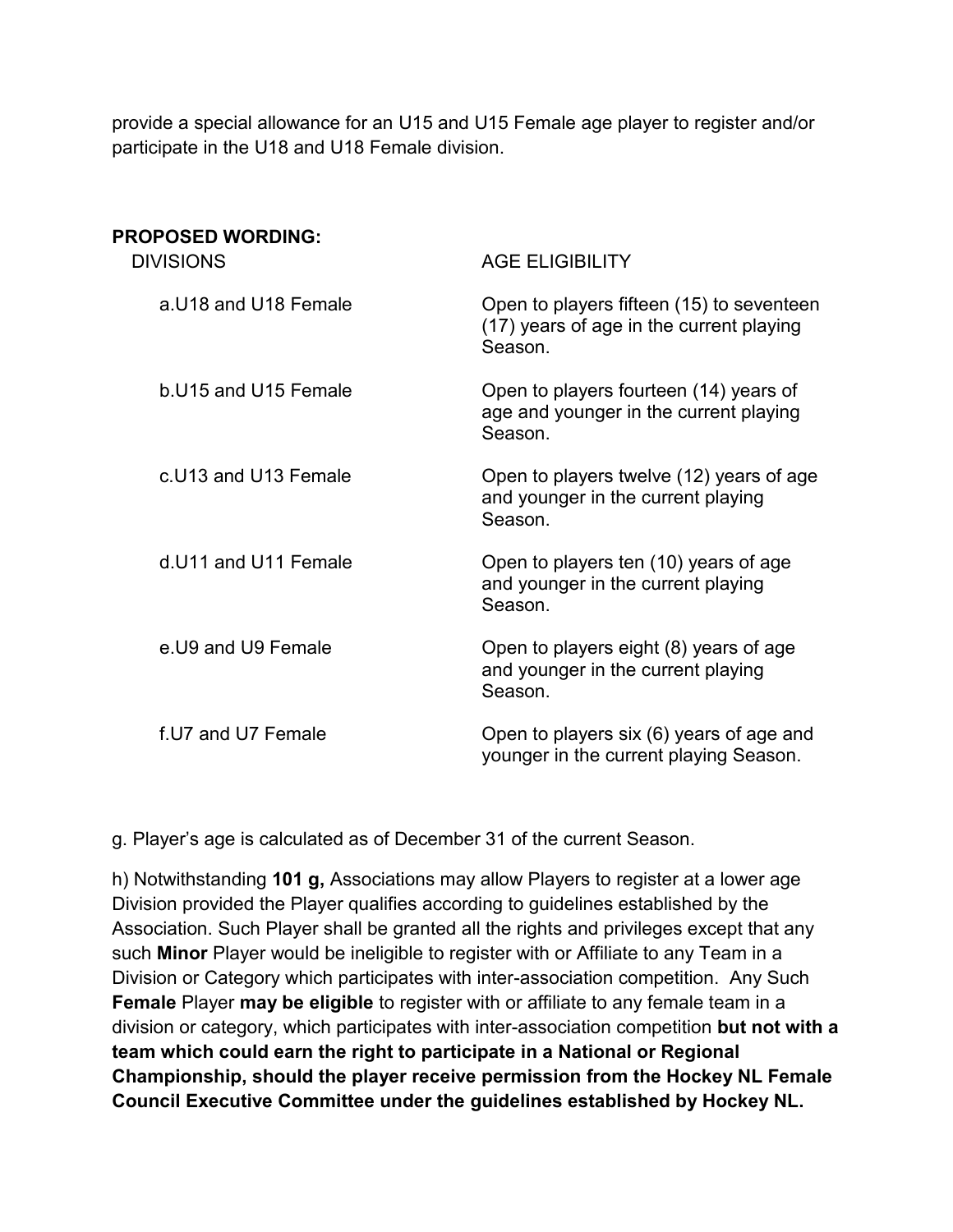Associations may allow a minimum age eligibility for any division at their discretion. The minor council executive committee may provide a special allowance for an U15 and U15 Female age player to register and/or participate in the U18 and U18 Female division.

### **RATIONALE FOR CHANGE:**

To encourage growth in the female game. With the limited number of female teams within a local Minor Hockey Association, and to embrace late entry female participants in our Sport, the ability for lesser skilled players the ability to enter in a lower division for development purposes and having the ability to play games is imperative to the recruitment and retention of this segment.